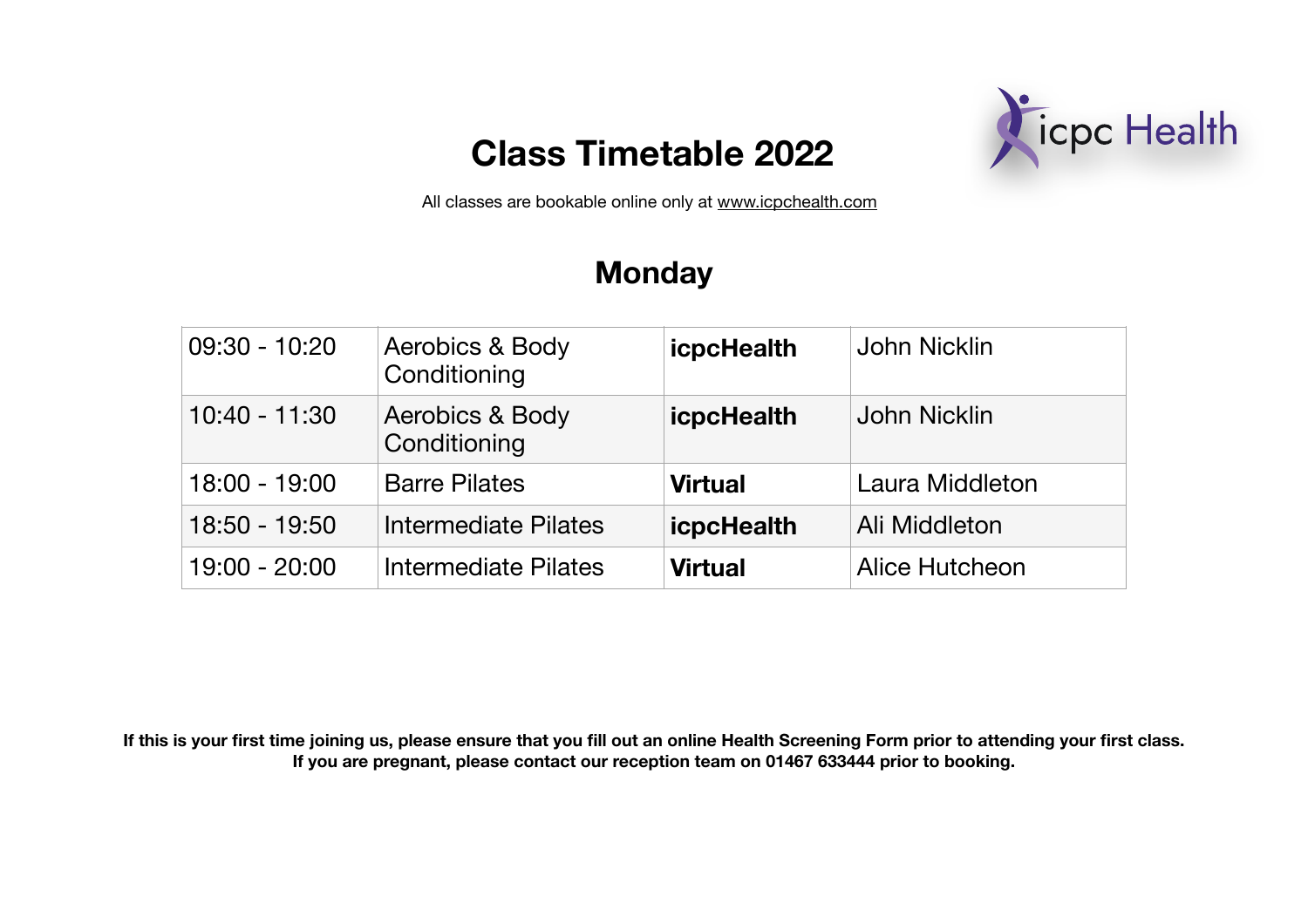

All classes are bookable online only at [www.icpchealth.com](http://www.icpchealth.com)

### **Tuesday**

| $06:30 - 07:15$ | Intermediate Pilates                | <b>Virtual</b>    | <b>Lynsey Ross</b>   |
|-----------------|-------------------------------------|-------------------|----------------------|
| $10:00 - 11:00$ | Intermediate Pilates                | <b>Virtual</b>    | <b>Jane Caney</b>    |
| $11:00 - 12:00$ | <b>Easy Pilates</b>                 | <b>icpcHealth</b> | <b>Lynsey Ross</b>   |
| $11:00 - 11:45$ | <b>Gentle Seated &amp; Standing</b> | <b>Virtual</b>    | <b>Helen Willis</b>  |
| 17:00 - 17:50   | <b>Easy Pilates</b>                 | <b>icpcHealth</b> | <b>Helen Willis</b>  |
| 18:00 - 19:00   | <b>Beginners Pilates</b>            | <b>Virtual</b>    | <b>Ruth McDonald</b> |
| 18:00 - 19:00   | <b>Easy Pilates</b>                 | <b>icpcHealth</b> | <b>Helen Willis</b>  |
| 19:00 - 20:00   | <b>Easy Pilates</b>                 | <b>Virtual</b>    | <b>Ruth McDonald</b> |
| 19:10 - 20:10   | <b>Intermediate Pilates</b>         | <b>icpcHealth</b> | <b>Helen Willis</b>  |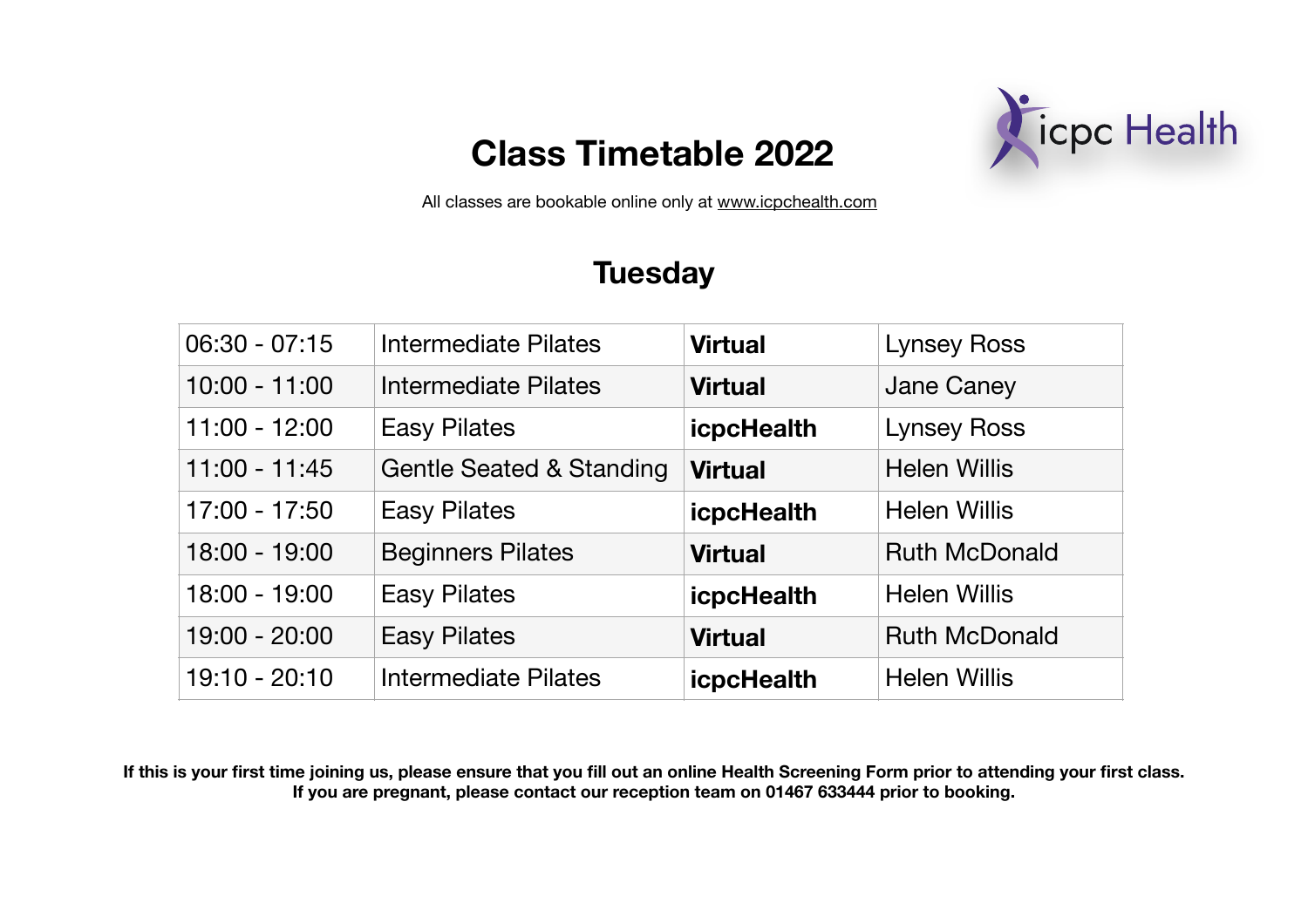

All classes are bookable online only at [www.icpchealth.com](http://www.icpchealth.com)

#### **Wednesday**

| 06:30 - 07:30   | <b>Circuits</b>            | <b>icpcHealth</b> | <b>John Nicklin</b> |
|-----------------|----------------------------|-------------------|---------------------|
| $10:00 - 11:00$ | Intermediate Pilates       | <b>icpcHealth</b> | Laura Middleton     |
| $11:10 - 12:10$ | Intermediate Pilates       | <b>Virtual</b>    | Laura Middleton     |
| $12:30 - 13:30$ | Kettlercise                | <b>icpcHealth</b> | <b>John Nicklin</b> |
| 17:50 - 18:50   | <b>Hardest!!!! Pilates</b> | <b>icpcHealth</b> | Jenny Robertson     |
| $18:00 - 19:00$ | Intermediate Pilates       | <b>Virtual</b>    | Jane Caney          |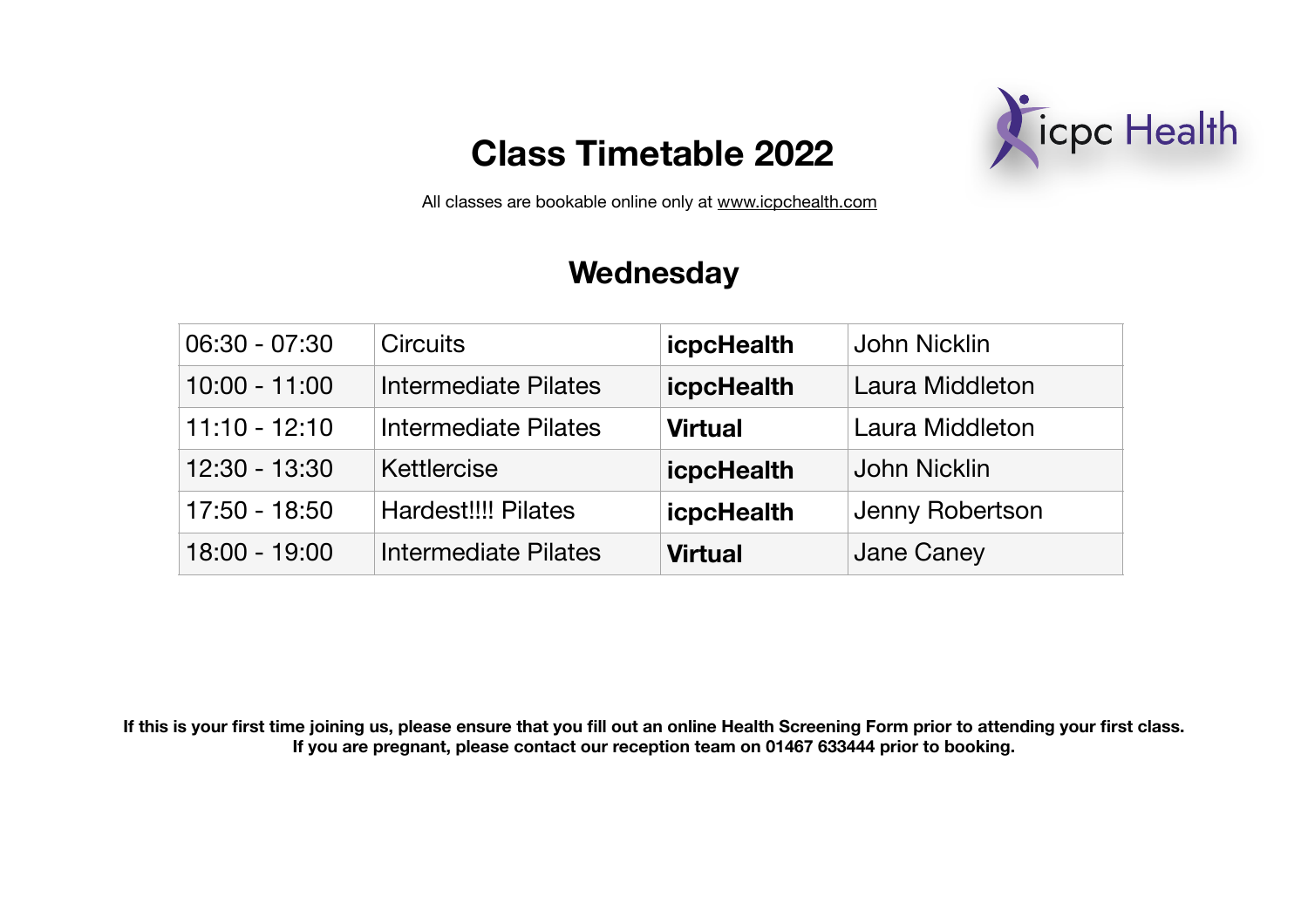

All classes are bookable online only at [www.icpchealth.com](http://www.icpchealth.com)

### **Thursday**

| $10:00 - 11:00$ | Intermediate Pilates | <b>Virtual</b>    | Jane Caney         |
|-----------------|----------------------|-------------------|--------------------|
| $13:00 - 14:00$ | Intermediate Pilates | <b>icpcHealth</b> | <b>Lynsey Ross</b> |
| $18:00 - 19:00$ | <b>Easy Pilates</b>  | <b>icpcHealth</b> | Lynsey Ross        |
| $19:10 - 20:10$ | Intermediate Pilates | <b>Virtual</b>    | <b>Lynsey Ross</b> |